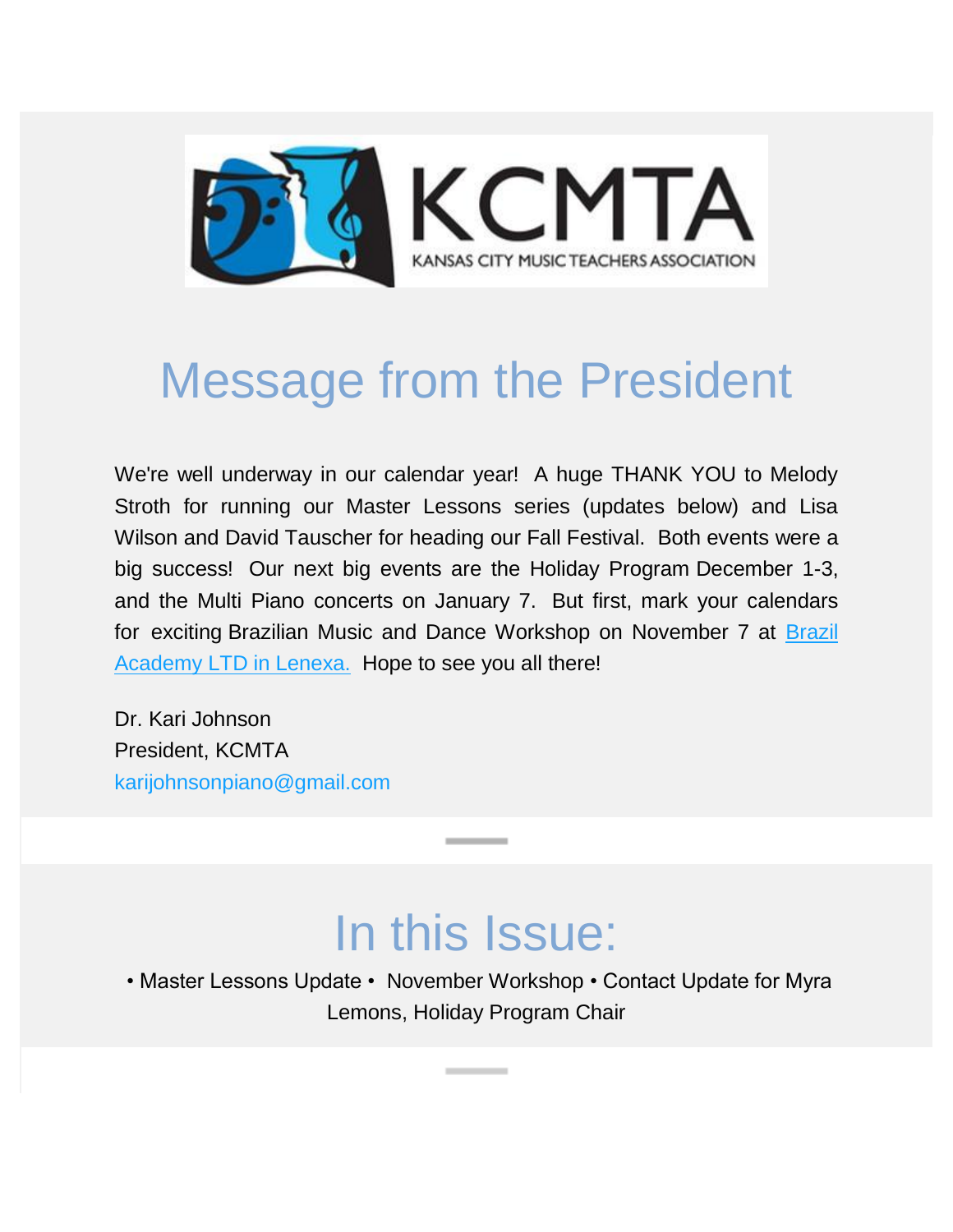### Master Lessons Report



#### MASTER LESSON REPORT

From the lessons to the concert (with students) to the master class on Tuesday, our time with Dr. Peter Mack was amazing! Seasoned teachers called Dr. Mack's master class "the best I've ever seen!"

Dr. Mack chose four students to play on the Sunday concert in White Recital Hall on the campus of UMKC. Chosen were:

Rahul Daniel, student of Linda Chen Grant Mao, student of Mara Balke Lisa Ji, student of Melody Stroth Christine David, student of Betty Todd Smith

Dr. Mack then chose three students to play in the master class workshop on Tuesday. Students playing were: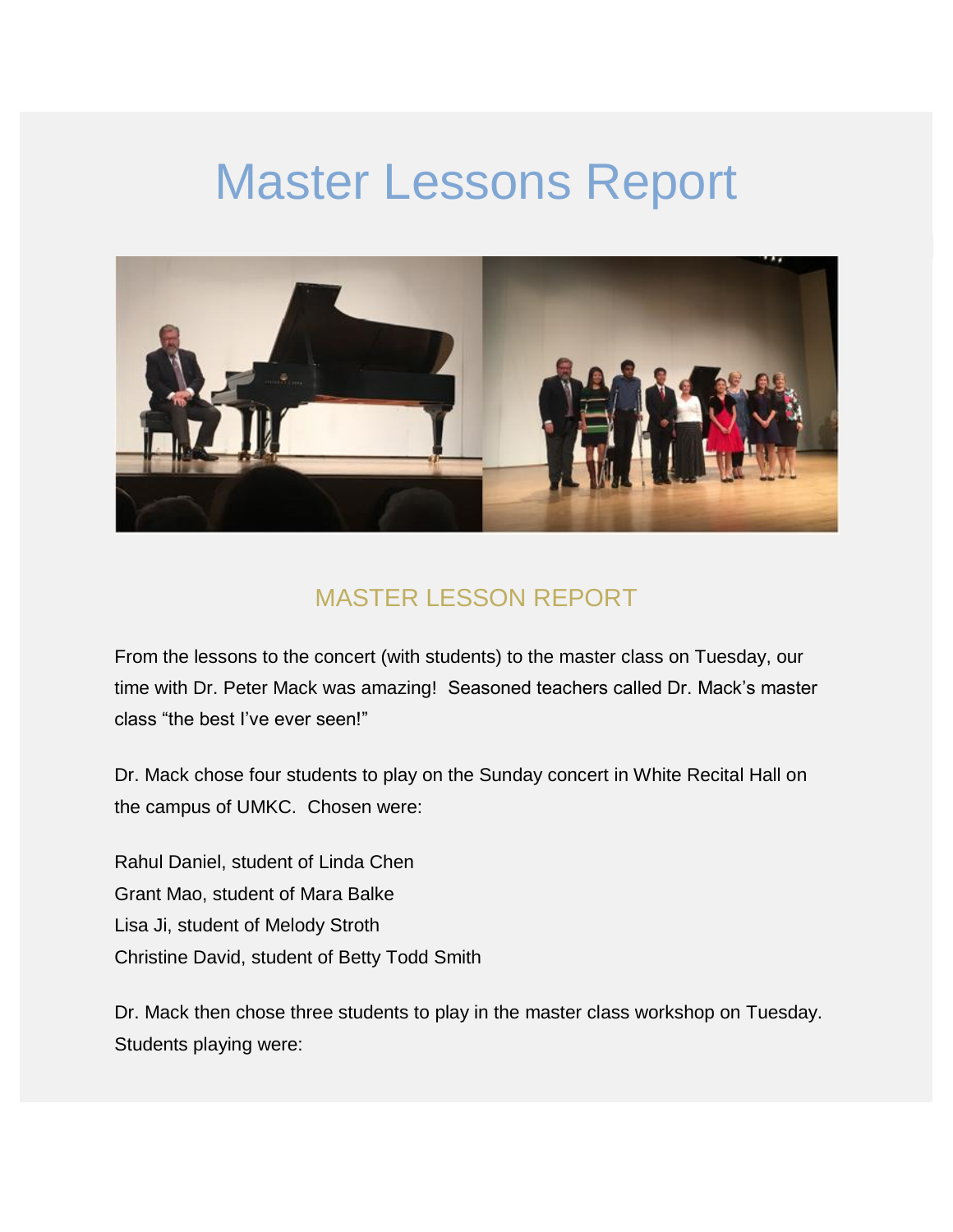Grace Terrell, student of Beth Grace Rosie Smock, student of Myra Lemons Lisa Ji, student of Melody Stroth

Congratulations to all students and teachers. It was a wonderful opportunity for all!

Submitted by Melody Stroth, NCTM VP for Master Lessons



### November Workshop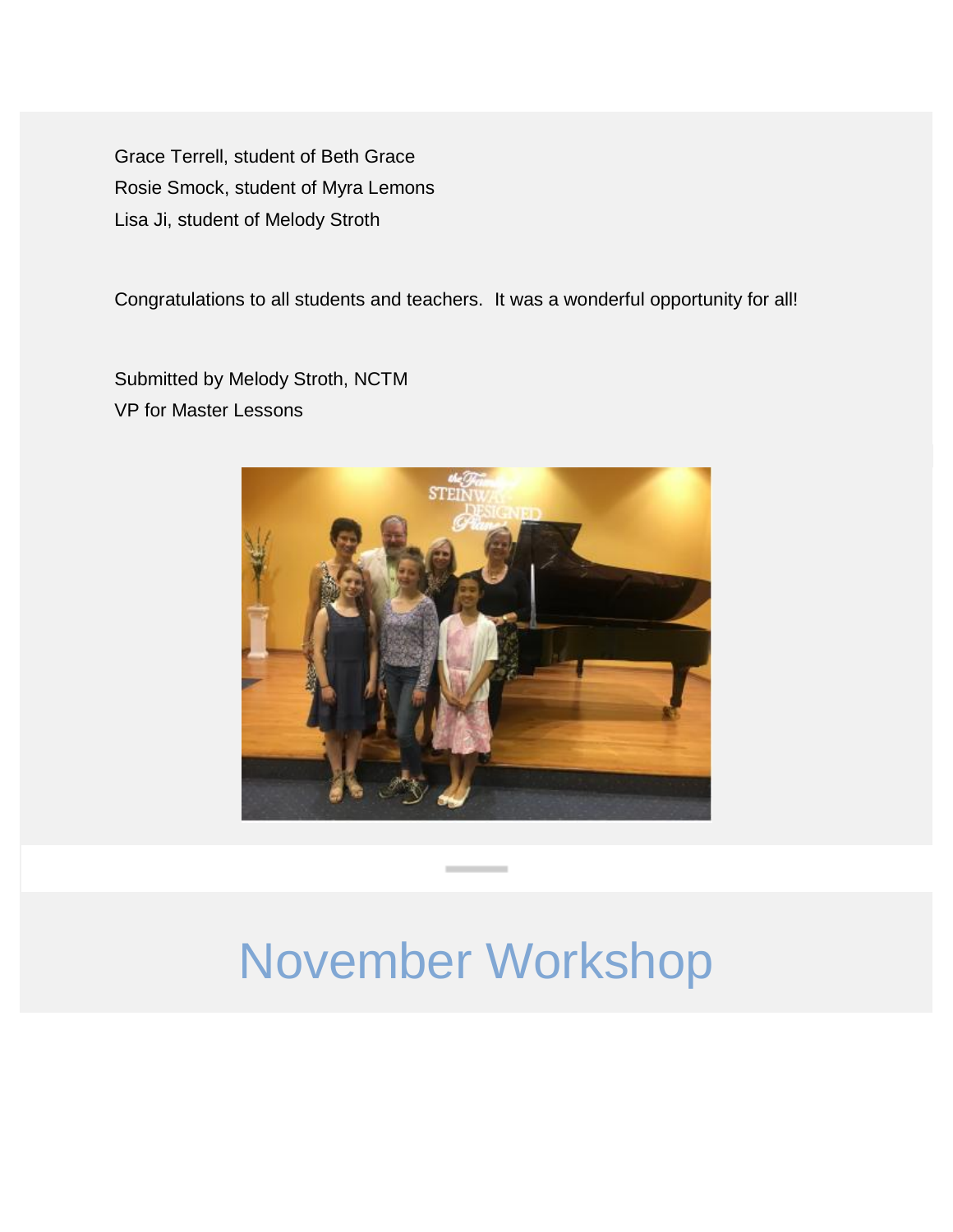

### Brazilian Beats:

*An Aural Tradition of Music Making in Brazilian Samba and Capoeira Music With Mestre Ninja Pinto and members of the Brazil Academy* November 7, 10:30 (following General Meeting) [Brazil Academy](http://www.brazilacademyusa.com/)

*Please RSVP for a special Brazilian lunch to [Janet Fetterman.](http://janet.fetterman@swbell.net/)*

Get ready to shake your hips and play some drums in this energizing Brazilian workshop! Led by Mestre Ninja and members of the Brazil Academy, this workshop will explore the music and dance of Samba and the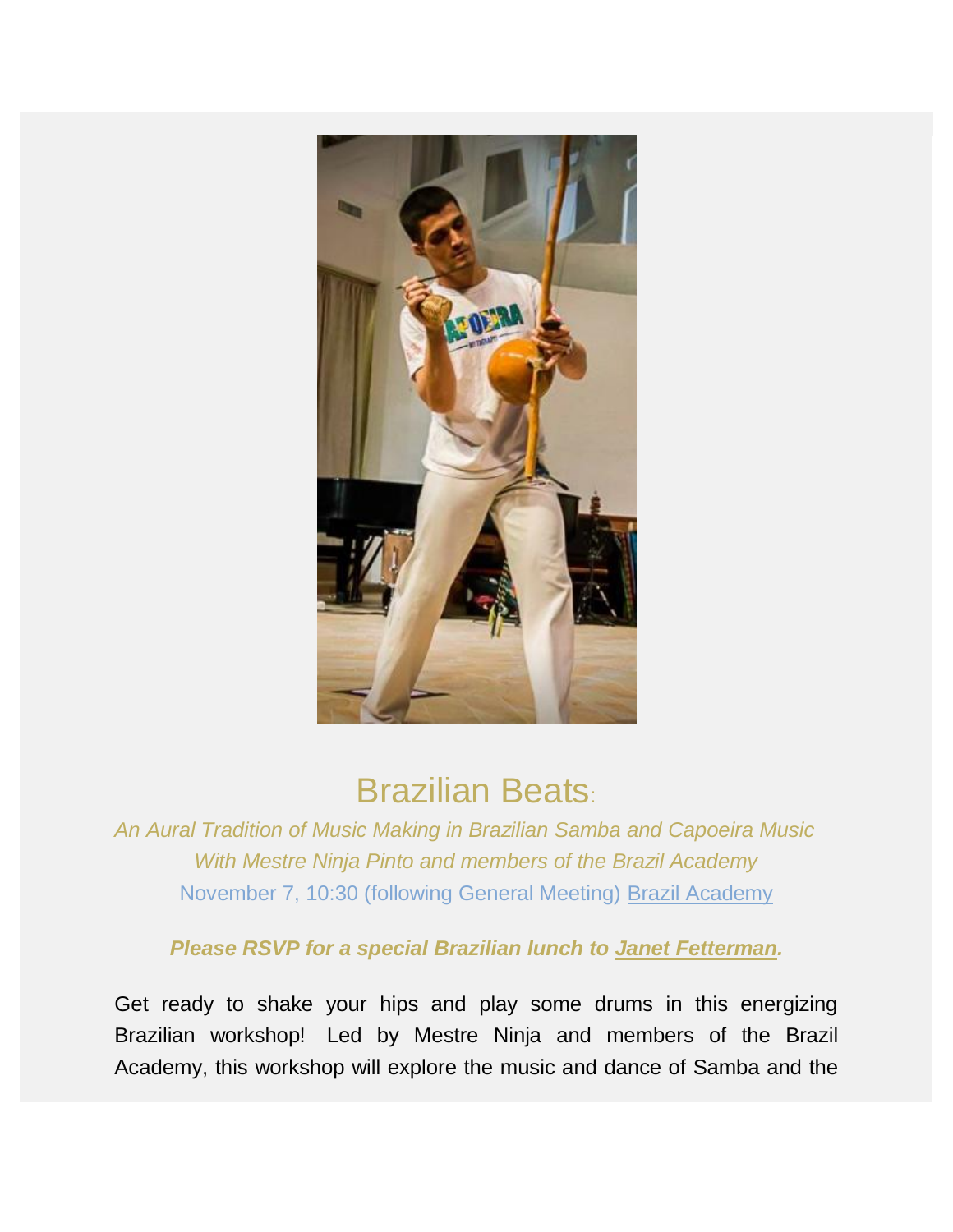Brazilian Martial Art of Capoeira. We'll learn how the tradition of this music is passed down without written notation, and we'll get our own beat going by playing different Afro-Brazilian instruments and dancing the Samba. Please join us, and wear comfortable clothing and shoes!

Chef Lola of Cafe Brazil will be preparing a traditional Brazilian Meal following the workshop for those interested. It will be \$15 per person and include an entree, coffee, and a very special dessert (she's planning something with passion fruit and briagadeiro mousse. It should be amazing!). The Academy doesn't have a liquor license, but if you'd like wine with your meal you are welcome to bring it.

If you have questions about the meal or event, you can contact [Kari Johnson.](http://karijohnsonpiano@gmail.com/)

Brazil Academy, LTD [11441 Strang Line Rd,](https://maps.google.com/?q=11441+Strang+Line+Rd,+Lenexa,+KS+66215&entry=gmail&source=g) [Lenexa, KS 66215](https://maps.google.com/?q=11441+Strang+Line+Rd,+Lenexa,+KS+66215&entry=gmail&source=g)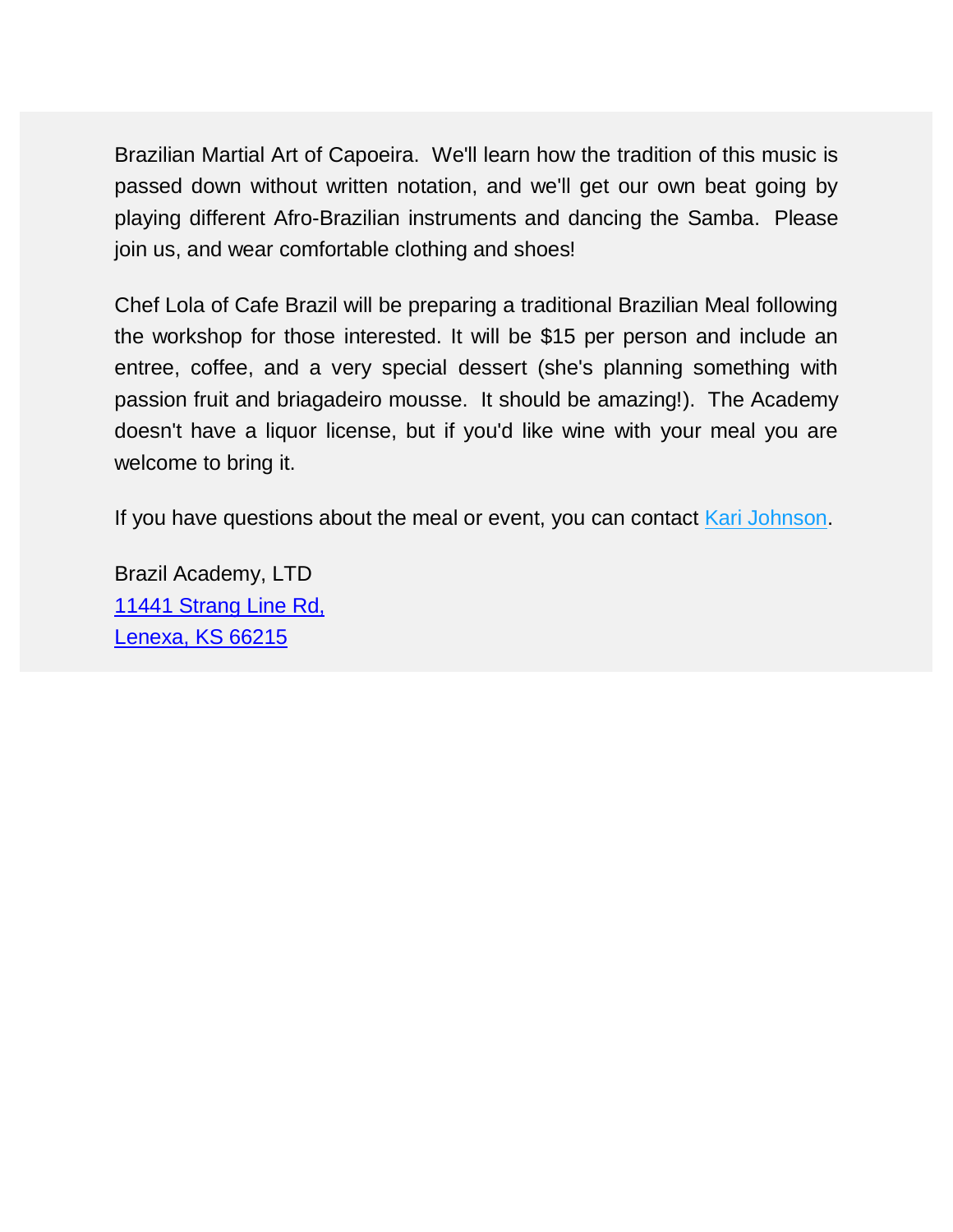

## Contact Update

Those of you looking to contact Myra Lemons regarding the December Holiday Program should use her updated information:

Myra Lemons [myralemons@gmail.com](mailto:myralemons@gmail.com) 913-515-0585